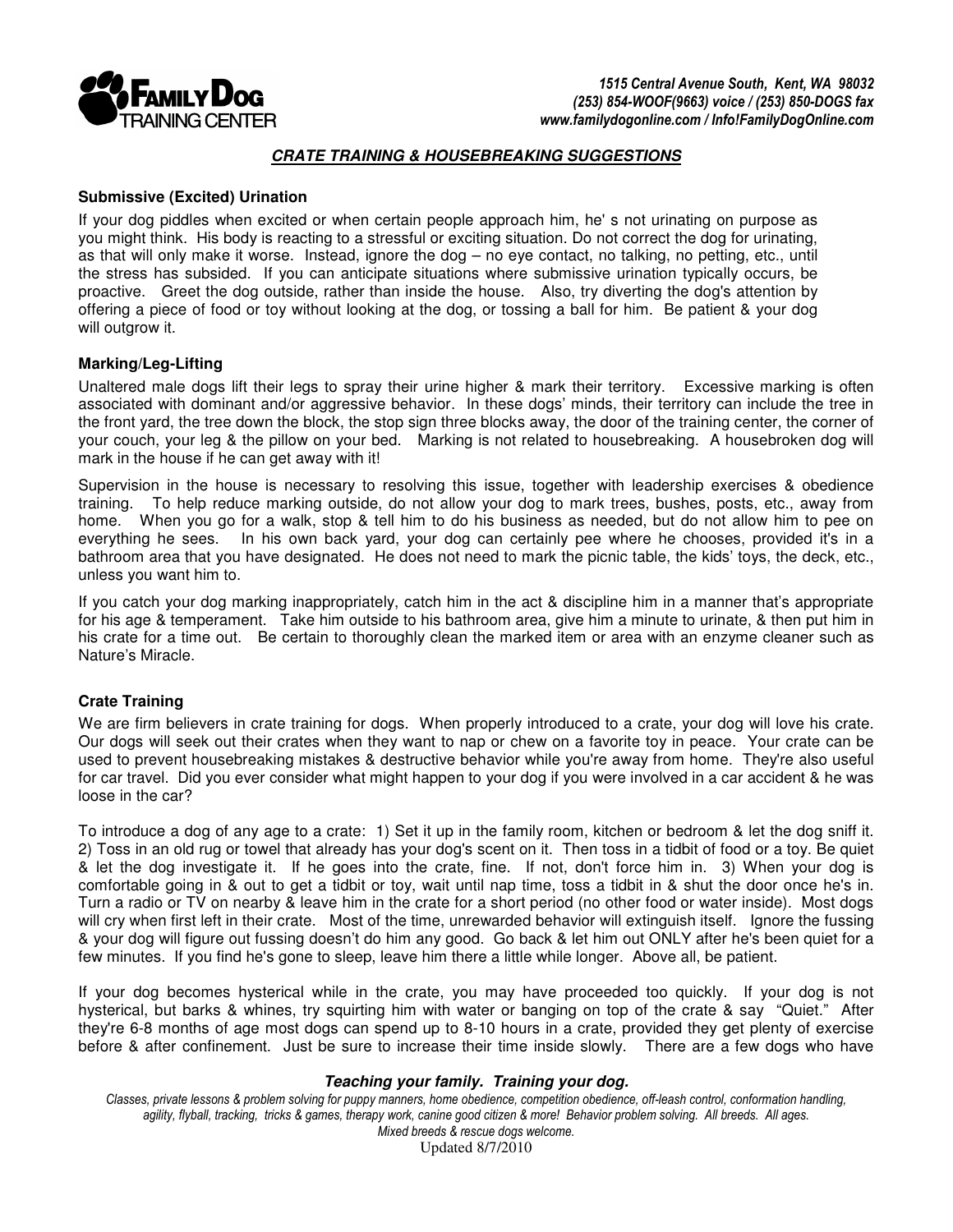extra challenges getting used to their crates. Dogs who panic or become hysterical, even after a proper introduction to the crate, may need calming herbs or medication to help them adjust. Check with your veterinarian.

### **Housebreaking**

Housebreaking a dog is an easy task, if you follow a few simple rules & understand your dog's urges. The keys to success are: 1) supervising the dog whenever he's in the house; 2) confining the dog to a crate or small, escapeproof corner of a room for sleeping & when you're not around to supervise him; & 3) putting the dog on a feeding, exercise & bathroom schedule.

- 1. While still living with their mother, the pups were taught to keep their den clean. In the whelping box, the pups were encouraged to go to the corner farthest away from mom to "do their business." By using this instinctive desire for cleanliness you can use an airline kennel or wire crate as your pup's den to help him learn control. (Crates are NOT instruments of torture!!! Dogs are pack & den animals. When properly introduced to a crate, dogs relish their private houses & go there to nap, to get away from the kids etc. Crates are also invaluable for travel--your pup's house goes into the motel room & in the car, or on the plane. Crate trained dogs are welcome everywhere!) If you cannot use a crate, you must block off a small corner of the kitchen or bedroom where the dog can be confined. There should just be enough room for the pup to stand up & turn around, & sleep on his side. If you buy an adult-size crate for a dog simply block off the back portion of the crate with a piece of plywood or box. Many of the newer wire crates come with movable panels that allow you to change the size of the crate as the dog grows. Make sure the dog cannot hurt himself with whatever you use to reduce the crate size.
- 2. Put a blanket/rug & sock or toy in the crate with the pup but no food or water. The pup should be in the crate: 1) at night to sleep, 2) during the day when no one is home & 3) whenever someone is home but unable to closely supervise the pup. The pup must also have a lot of time outside of the crate for socialization & handling but he must gradually earn the privilege of total freedom. This will come with diligence on your part. To introduce your pup to his crate, open the door & toss in his favorite toy or dog treat. Let him investigate. A few minutes later, toss another treat in the crate & put him in there with it. Use the command "Kennel." Close the door & walk away. Most pups will throw a little tantrum (crying, howling, etc.), the first time they're crated. That's normal. Ignore it for 5-10 minutes then go back & clap your hands loudly or rap on the top of the crate, then say "Quiet." Leave immediately, NEVER let the pup out of his crate unless he has been quiet for at least several minutes--otherwise you're teaching him that if he cries loudly enough he'll get out!
- 3. As soon as you let the pup out of his crate, immediately take him outside to eliminate. Always take him to the same corner of the yard, at first always on leash. Stand still & wait. When the pup eliminates, praise him with "Good Potty" or "Do Your Business" or "Good Dog" & then go inside or to another area of the yard for some play. You can help your dog learn to signal you that he needs to potty by hanging a bell from the door knob. Ring the bell each time you take him out. Soon, he'll learn to ring the bell!
- 4. Give the pup supervised freedom in the house after he's eliminated outside. The length of supervised freedom depends on the pup's age. Very young dogs may be out 20-30 minutes; older pups for 45 minutes or so. Supervised freedom means someone is always watching the pup out of one corner of his or her eye. Baby gates can be used to confine the dog to the same room of the house & moved around as you move. If the pup eliminates in the house--it's your fault! Don't blame him! Whenever the pup starts to sniff or circles immediately command "Outside" take him outside to the elimination corner. Give him his bathroom command stand still & wait.
- 5. Your goal is to prevent an accident in the house--not to correct the pup after the fact. If you find an accident in the house clean it up with an enzyme product such as Nature's Miracle & don't correct the pup. Don't give the pup too much freedom too fast.
- 6. If you must leave a very young dog (under 10 weeks or so) alone all day while you work you will need to alter the housetraining plan & paper train the dog until he is a bit older & can hold it for 8 hours. Confine the dog in an area that is large enough for his crate (leave the door open) & an equal amount of space for newspapers plus another equal space for food & water. Think of it as a triangle with one corner for sleeping (crate), one corner for elimination (papers), & one corner for eating. (Do not give the pup an entire room in the house!)